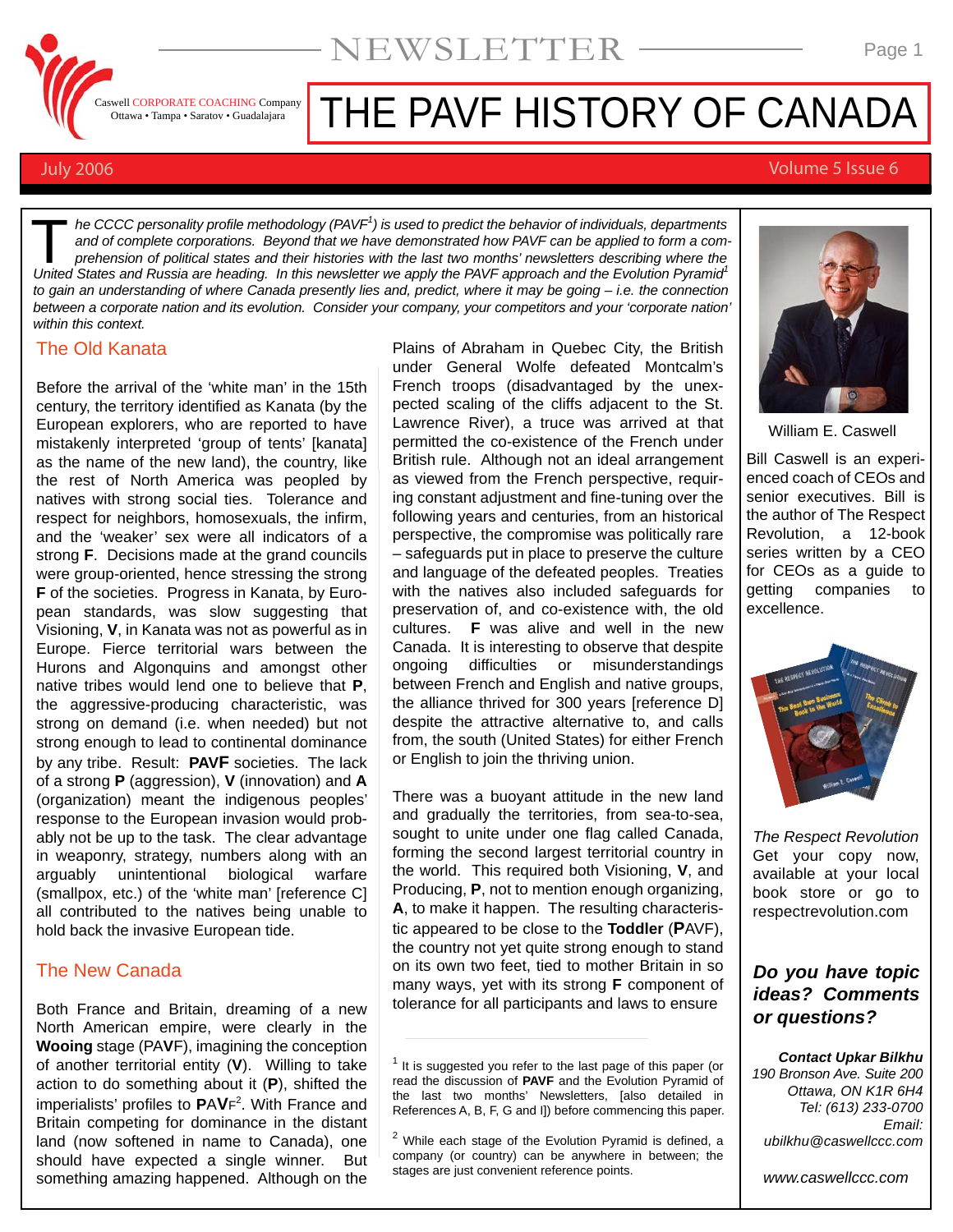that would happen. Result: **P**A**VF**. At that time, the stress on independence of the Americans, a manifestation of which was the Western gunslinger, never arrived in Canada because of the dominance of **F** – consideration of the group and of others – so a more peaceful national development evolved. That difference between the two nations, struck by the actions on the Plains of Abraham, persists to this day.

The breaking of the ties to Britain by the U.S. in 1776 was not embraced by all American citizens, especially those still holding strong allegiance to the Crown. As a result, the Declaration of Independence created an emigration from the U.S. to Canada by a group identified as the United Empire Loyalists who added significantly to British presence in Canada.

# The American Threat

The Americans, proud of their achievement of independence from Britain made the next logical assumption that Canada too would take pride in joining this new alliance. Constant entreaties for Canada or parts of Canada to join the U.S., to cast off the 'oppressive British yoke' flowed over the years. The most significant entreaty was an invasion by the Americans between 1812 and 1814 of parts of eastern Canada, mainly Toronto (then known as York) and along the St. Lawrence seaway. Fierce naval battles raged on the Great Lakes with many vessels sunk on both sides. One of the most significant engineering projects of the day was undertaken to build the Rideau Canal from, what is now, Ottawa to Kingston, thereby allowing shipping from Montreal to pass up the Ottawa River and avoid the guns and soldiers stationed along the U.S. side of the St. Lawrence River. The U.S. burned York. In retaliation, Canada scorched Washington (and the state buildings were repainted white – hence the White House). The net results were that the American invaders were repelled. This was one war that the U.S. did not win; not a single piece of turf was lost by Canada in this conflict. Much to the chagrin of patriotic Canadians today, most American tourists to Canada are quite amazed to hear the Canadian story of the war of 1812 [reference D] – such an important part of Canadian history – which is told in American history lessons as a successful repelling by America of a British invasion. (We humans are proud of battles won, not battles lost.)

Around the time of Canadian confederation, 1867, a very different story was happening to the south. While Canada was coming together, the American dream was falling apart. North against South with the attempt to abolish slavery. Canada became a haven for brave escaped slaves, many of whom, via the underground railway, settled in Eastern Canada, mainly in Nova Scotia.

# Modern Times

The more recent history of Canada is dotted, for the most part, with continued French-English tolerance and interdependence with a continual switching of English and French Prime Ministers, term after term.

Canada chose to ask the monarch of England to maintain or

become the King or Queen of Canada, a role willingly adorned in a fashion of somewhat mutual admiration between the crown and the new country. Irrespective of Queen Elizabeth II's role in Britain, she is the Queen of Canada. If the British population somehow cast away the monarchy, it would not affect Canada's legal hold on royalty. In Canada, the monarch is represented by the Governor General who resides at Rideau Hall in Ottawa. Canada's progressive attitude is reflected in that this leading citizen of the country has thrice been female; the Chief Justice of the Supreme Court of Canada is also female: signs of **V**, flexibility, agent of change and signs of **F**, tolerance for those who are different. Canada's means of filling the Governor General role could be described as even more 'daring' with the racial diversity of Adrian Clarkson, the past Governor General, being of Asian extraction and Michaelle Jean, the current one, having origins in the Caribbean.

World War II cast Canada onto the world stage with an armed forces larger (in proportion to its population, and in absolute numbers) than most world nations. It declared war on Germany two years before the U.S. and on Japan before Britain did, offering unquestioned support to its two major allies, Britain and the U.S. Productive capacity increased dramatically. Canada led the world, and continues to lead, in many productive outputs, in various mineral deliveries, number three in the world in satellites in space, etc. Despite its relatively small population, Canada remained in 8th spot in GDP (in 2005) in a world populated by hundreds of nations. **P** was hard at work in Canada. Canada was also the first real democracy (**F**) in the world (reference D). **V** was no slouch either. Creativity and artistry were alive and well. Successful artists in movies, TV, pop singers, opera, writers, philosophers and theatre seamlessly integrated into the North American fabric that surprised Americans to discover their icons were Canadian (Peter Jennings, Michael J, Fox, John Kenneth Galbraith, Joni Mitchell, K.D. Lang, Paul Anka, etc.)

With the election of Pierre Elliott Trudeau as Prime Minister in the 1970's, Canadians demonstrated a preference for intelligence, flamboyance and adventure, satisfying also a desire for or tolerance of bilingualism in their political leader. They forgave his flirtation with the Communist party and adopted his new policies of great egalitarianism and socialism (**V** and **F**). Subsequent Canadian leaders, more traditional in outlook, still carried on the socialist direction, regardless of the party in power. These are in stark contrast to the prevailing views of its neighbor to the south and were often the source of differences between the two nations. A lead in international peace keeping dominated Canada's military direction while Medicare and low crime rates reflected the caring attitude of Canadians (**F**). Thus Canada in modern times can be cast as **P**A**VF**, close to the arm of the Teenager known as **Unfulfilled Visionary**, PA**VF** but equally close to the *Excellence* stage, **PAVF**.

# What Lies Ahead?

Is Canada at *Excellence*? No it is not – not by a long shot, but unfortunately many Canadians, proud of their positive contrasts with the U.S., show a dangerous level of arrogance and self-satisfaction. (While pride might be justified in some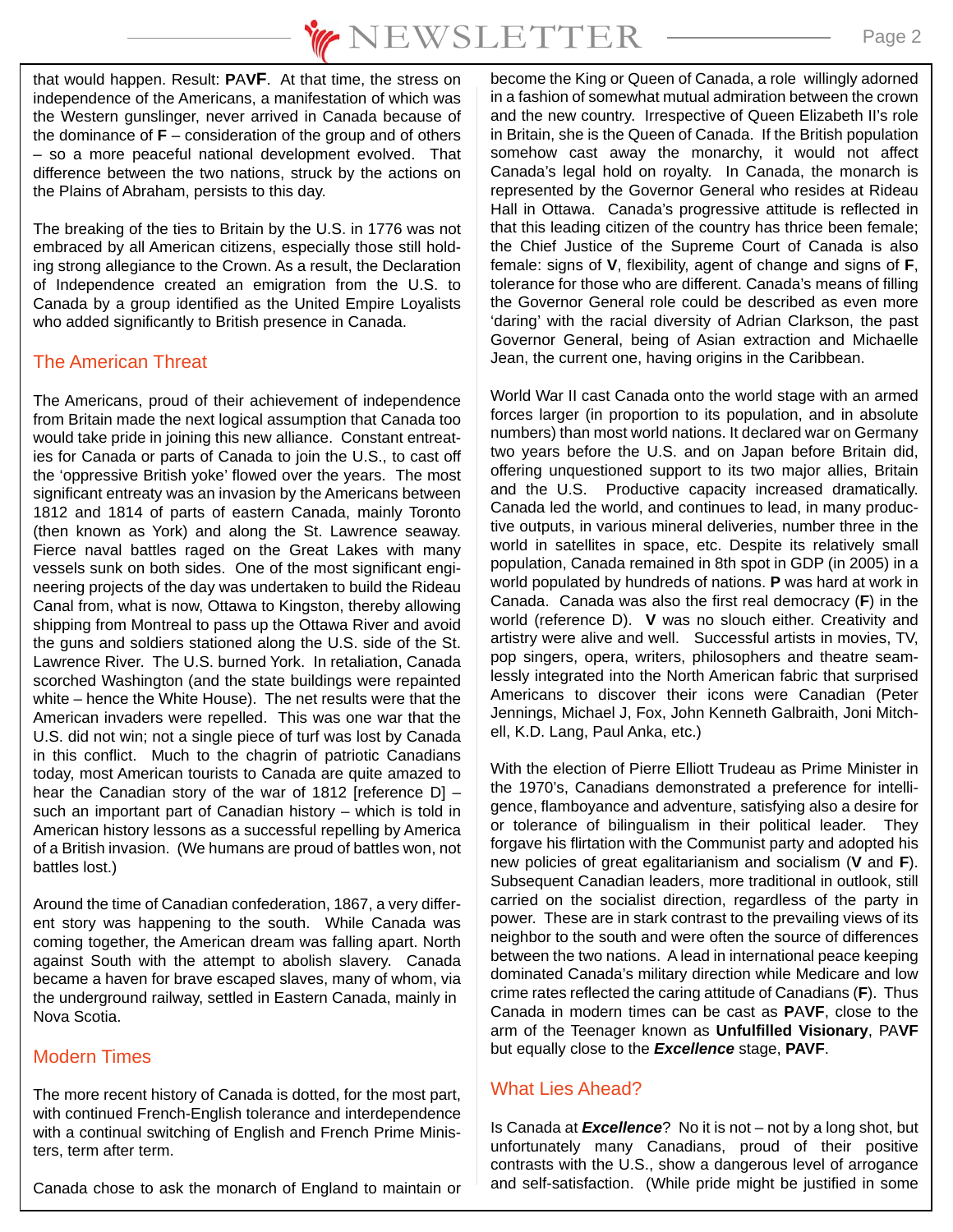areas, the U.S. situation is not a good example for comparison.) This slips Canada closer to the **Contentment** stage, where the twin demons of arrogance and complacency can lead down the slippery slope to **Death**. (The end of this section suggests what Canada has to do to move towards *Excellence*.)

With socialism or any group-based system comes the danger of too much **A**, bureaucracy, which today, in Canada, has started to dominate government as well as the medical, educational and police enforcement systems. **A** is growing at an unchecked pace, creating the possibility of a quick jump to **Premature Nobility** (P**A**V**F**). (Note that any out-of-control aspect of PAVF will lead to dysfunctionality - not just **A**. The key to success is balance; at *Excellence* there is a balance of **PAVF**.) While **V** is also growing in Canada and should be the counterbalance to the unchecked growth of **A**, it is unlikely that the **V** of the performing arts and **V** of the high technology thrusts in the country are sufficient to counterbalance the bour-

#### geoning **A**. **Premature Nobility** leads to **Nobility** and that leads to **Death** (see chart at the end of this paper).

The vision of Canada in the 1950's as an economic world leader has not been fulfilled. And it likely will never be. While it is possible for 35 million people to have a world voice that is listened to, Canada would have to be more outstanding to gain such an esteemed leader stature. Does it really matter? Probably not. But this consideration supports the conclusion above of Canada being in the **Unfilled Visionary** stage. Yet, Canada having been selected by the United Nations as the best country in the world to live in, 4 years in a row, suggests a proper visionary role had briefly been fulfilled.

Let it not escape our observation that, historically, Canada's population has done a rather clever thing. Pleased with the socialist aspect of their society they have allowed the leftleaning Liberals to maintain a grip on power over the past century; but just as the Liberals start to take things too far, the

## **Table 1**

| Country                                         | <b>United States</b>                                                                                                                                                                                                                                                                                                                                                                                                                                                                                                                                                                                                                                                                                                                                                                                  | <b>Russia</b>                                                                                                                                                                                                                                                                                                                                                                                                                                                                                                                                                                                                                                                 | Canada                                                                                                                                                                                                                                                                                                                                                                                                                                                                                                                              |
|-------------------------------------------------|-------------------------------------------------------------------------------------------------------------------------------------------------------------------------------------------------------------------------------------------------------------------------------------------------------------------------------------------------------------------------------------------------------------------------------------------------------------------------------------------------------------------------------------------------------------------------------------------------------------------------------------------------------------------------------------------------------------------------------------------------------------------------------------------------------|---------------------------------------------------------------------------------------------------------------------------------------------------------------------------------------------------------------------------------------------------------------------------------------------------------------------------------------------------------------------------------------------------------------------------------------------------------------------------------------------------------------------------------------------------------------------------------------------------------------------------------------------------------------|-------------------------------------------------------------------------------------------------------------------------------------------------------------------------------------------------------------------------------------------------------------------------------------------------------------------------------------------------------------------------------------------------------------------------------------------------------------------------------------------------------------------------------------|
| Rank in World<br>Economically                   | #1                                                                                                                                                                                                                                                                                                                                                                                                                                                                                                                                                                                                                                                                                                                                                                                                    | # 14                                                                                                                                                                                                                                                                                                                                                                                                                                                                                                                                                                                                                                                          | # 8                                                                                                                                                                                                                                                                                                                                                                                                                                                                                                                                 |
| Historical tenure as<br>a nation                | 300 years                                                                                                                                                                                                                                                                                                                                                                                                                                                                                                                                                                                                                                                                                                                                                                                             | 600 years                                                                                                                                                                                                                                                                                                                                                                                                                                                                                                                                                                                                                                                     | 150 years                                                                                                                                                                                                                                                                                                                                                                                                                                                                                                                           |
| <b>Current PAVF</b>                             | <b>PAVF</b>                                                                                                                                                                                                                                                                                                                                                                                                                                                                                                                                                                                                                                                                                                                                                                                           | <b>PAVF</b>                                                                                                                                                                                                                                                                                                                                                                                                                                                                                                                                                                                                                                                   | <b>PAVF</b>                                                                                                                                                                                                                                                                                                                                                                                                                                                                                                                         |
| Current position on<br><b>Evolution Pyramid</b> | <b>Nobility</b>                                                                                                                                                                                                                                                                                                                                                                                                                                                                                                                                                                                                                                                                                                                                                                                       | Close to Premature Nobility                                                                                                                                                                                                                                                                                                                                                                                                                                                                                                                                                                                                                                   | Close to Teenager                                                                                                                                                                                                                                                                                                                                                                                                                                                                                                                   |
| Dangers                                         | Lack of long term visioning, lack of questioning,<br>wrapped up in unstoppable bureaucracy, lack of<br>F manifested by growing gap between rich and<br>poor, a disdain for education manifested by poor<br>performance of American students compared to<br>other leading nations, especially in math and<br>science                                                                                                                                                                                                                                                                                                                                                                                                                                                                                   | Quickly heading towards Nobility to repeat its<br>past difficulties                                                                                                                                                                                                                                                                                                                                                                                                                                                                                                                                                                                           | Rose-colored glasses of a great vision,<br>growing unchecked A that could<br>undermine all its gains                                                                                                                                                                                                                                                                                                                                                                                                                                |
| back on track (from<br>a PAVF<br>perspective)   | Steps needed to get Reduce A, increase V, increase F                                                                                                                                                                                                                                                                                                                                                                                                                                                                                                                                                                                                                                                                                                                                                  | Reduce A, increase V, increase F                                                                                                                                                                                                                                                                                                                                                                                                                                                                                                                                                                                                                              | Reduce A, spread V to include all<br>sectors of the society                                                                                                                                                                                                                                                                                                                                                                                                                                                                         |
| back on track<br>(textual)                      | Steps needed to get A has such a huge grip on the U.S. that it is<br>moribund: flexibility is lost and adaptability to the the right step - the introduction of more F. But<br>modern world is near impossible - except by<br>brute force which never offers an elegant<br>solution. Soon its treasury will be broke and it<br>could suffer the same fate as the bankrupt<br>Britain in the late 20 <sup>th</sup> century. The country must<br>be returned to the people; they must be listened<br>to and their needs met (more F). A first step is<br>probably more Democrats in power, but even<br>that party is hopelessly out of date. The only<br>way to fight $A^3$ is to unleash V throughout the<br>society the very essence of which made the<br>U.S. great in the 20 <sup>th</sup> century. | The attempt at democratization of Russia was Less serious than the other two<br>with the old structure in place (old Communist<br>power brokers still around) the country has<br>reverted to its past bureaucratic strategy, A.<br>(Unfortunately, strategy is determined by<br>structure, not by good wishes.) Too much A,<br>(the common evil of all three nations<br>suggested in this paper) will keep Russia with<br>one foot firmly planted in the past. V must<br>trickle down though the society, which can<br>only happen if more true F, not pseudo F, is<br>put in place - respect for the individual. It is<br>only the V that can control the A. | nations, Canada too, is on the cusp of<br>success but can easily let it slip out of<br>its grasp - again. Canada can easily<br>be a world leader, not in economic or<br>military might, but by example of how a<br>society ought to be run. However, it<br>must address its A, which is far too<br>large and can, soon enough,<br>overwhelm the country to remain as an<br>Unfulfilled Visionary. Canada can,<br>however, readily fill the Vision to return<br>to being rated as the best country in<br>the world in which to live. |

<sup>3</sup> As indicated in *The Respect Revolution* [reference H], left to its own devices, **A** always wins. See, also, on the Evolution Pyramid on the last page of this paper how **A** is the only one left standing as an entity nears **Death**.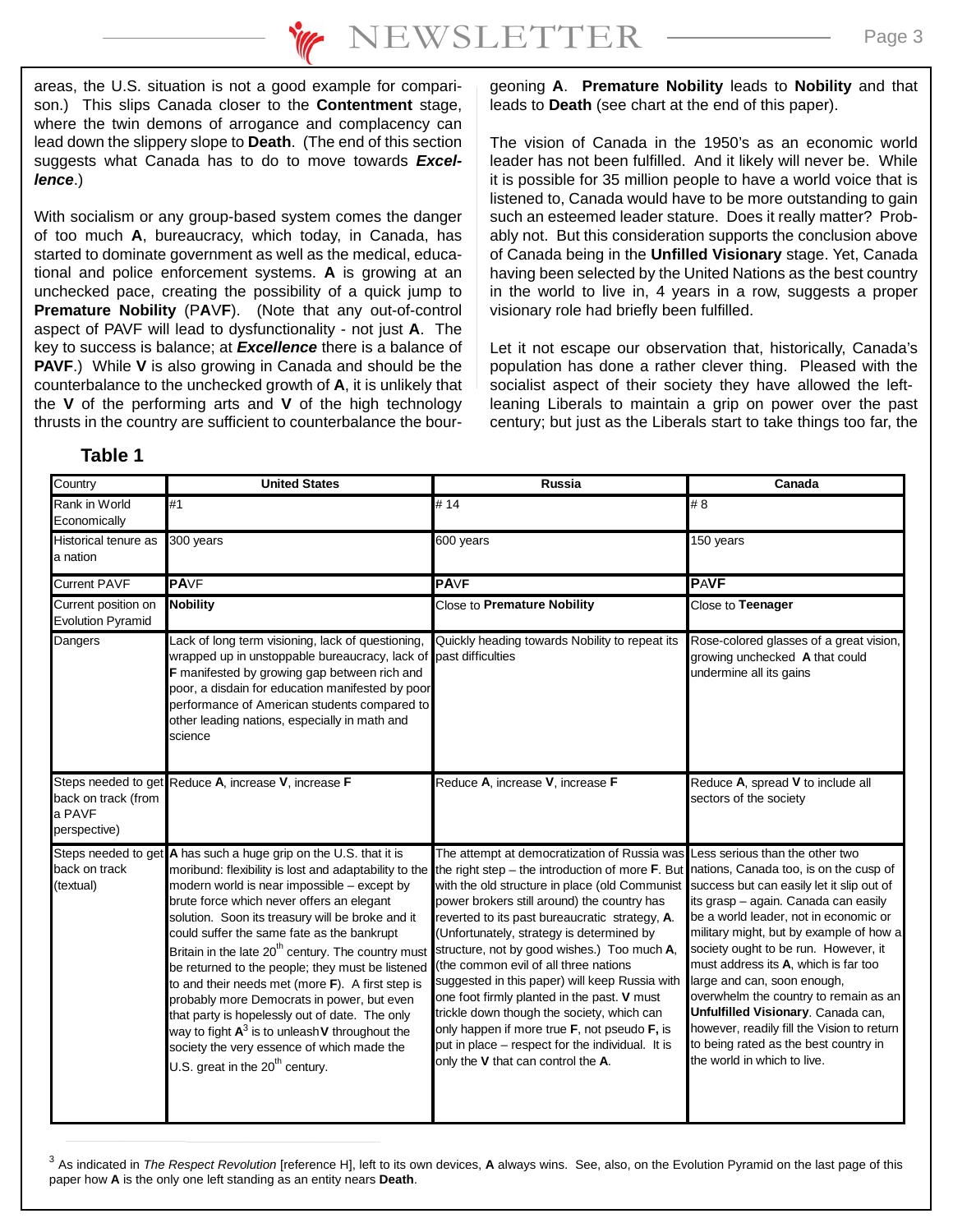population tosses in a Conservative, right-leaning government. That is, Canada's history is Liberal with an injection of Conservatives once every decade or so to keep things honest. Probably this is the right medicine for the population's chosen direction of its country.

Today with Stephen Harper's Conservatives in power, the brakes on growing socialism will be applied. However, for success as a nation, Harper must understand the need to control the growing **A**. He probably does. However, he probably does not understand the means necessary to control **A**, i.e. more **V** – creativity, curiosity, questioning. The arts sector seems anathematic to the Conservatives – with reduced grants to the arts and plans to cut back on the Canadian Broadcasting Corporation (CBC) – although supportive of creativity in the technology sectors. Yes, *Excellence* is possible for Canada – but not likely.

#### Comparing the Three Nations

A common feature of the three nations (and all countries for that matter) is how people vote according to their **PAVF**. **P**'s vote for the right – Conservative or Republican, for example. **F**'s vote to the left – Democrat or Liberal (and more left – NDP in Canada). The **A**'s, imbued with great logic, carefully assess the pros and cons of each election platform in order to select, anyway, what their emotions have already told them – but at least they have rationalized it on paper. Most **A**'s, after all their assessing is done, will vote for order, rules, systems, controls and absence of flamboyance or rhetoric, namely Liberals or Democrats, slightly left of center. Because of that they do represent something of a swing vote. **V**s, however, are agents of change. If they don't like what is going on, they'll vote in a new group irrespective of the party. So here is the true swing vote. (Note to all politicians out there – quit preaching to the converted and focus on the **V**'s. First listen to them and then cater to them; the converted will vote for you anyway, regardless of what you say.) If you look at a history of voting in a country you will see the changing **PAVF** profile of that country<sup>4</sup>.

What do we conclude about the three countries, taken from all the papers? Let's put it in tabular form: [See Table 1]

That's all folks! Have a great summer,

Bill Caswell (P. Eng.) in Ottawa with, Vasiliy Ilysasov (MBA) in Saratov and, Mark Michael (Ph. D.) in Waterloo

CCCC www.caswellccc.com www.respectrevolution.com

<sup>4</sup> While each of us has a certain imbedded **PAVF** characteristic, we can play the role of any of them for a short time – especially during election fever.

#### References

[A] Caswell W., Personality of Politics, CCCC Newsletter, Ottawa Canada, May 2006

[B] Caswell W., PAVF and Russia, CCCC Newsletter, Ottawa Canada, June 2006

[C] Diamond J., Guns, Germs and Steel, W. W. Norton & Company, New York NY, 1997

[D] Saul, J. R., Reflections of a Siamese Twin, Penquin Books of Canada Ltd., Toronto Canada, 1997

[E] Burton, P., Flames Across the Border, Doubleday Canada, Toronto Canada, 2001

[F] Adizes I., Corporate Lifecycles, Prentice Hall, Englewood Cliffs, NJ, 1988

[G] Caswell W., Saving the Enterprise, Volume III of a 12-part series, Section 12.6, Caswell Press, Ottawa ON, Canada, to be released in 2006.

[H] Caswell W., The Respect Revolution, a 12-part book series, Caswell Press, Ottawa ON, Canada, 2004-2006

[I] Caswell W., The Climb to Excellence, Volume II of a 12-part series, General Store Publishing House, Renfrew ON, Canada, 2005.

\* \* \* \*

Now is the time to gain more insights into the thinking of Bill Caswell; order your copy of:

"The Best Dam Business Book in the World" by W. E. Caswell Price: \$20 - Chapters-Indigo at www.pleaseremainseated/chapters.ca or through General Store Publishing House at www.gsph.com or at 1-800-465-6072.

"The Climb to Excellence" – same author, same publisher, same retail sources: \$20

Or order the full 12-volume series "The Respect Revolution" at a pre-publication price of \$249 per set through CCCC at www.caswellccc.com. (Price will be approximately \$450 at publication time.)